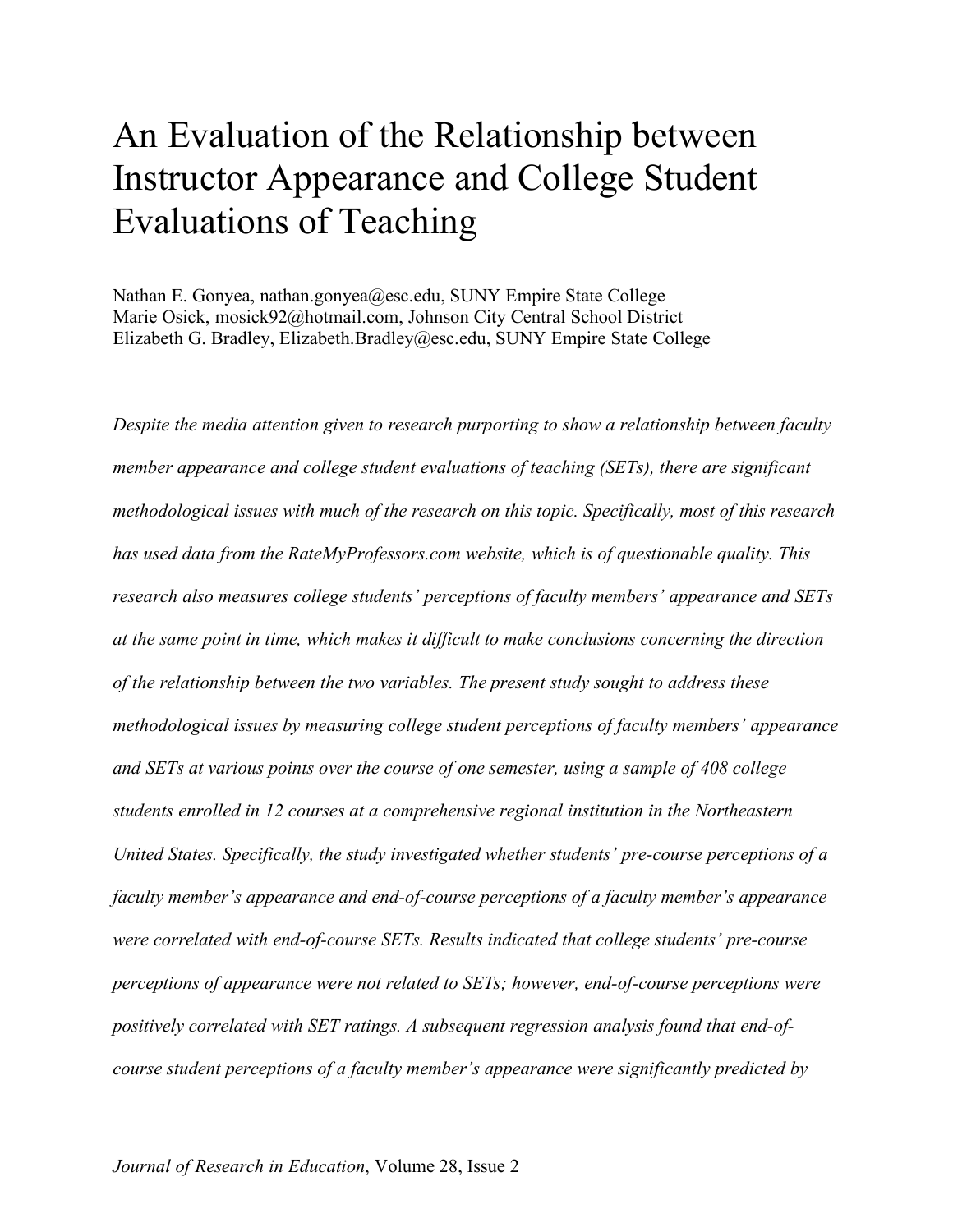*students' overall perception of the course at midterm and the perception of the course's workload when controlling for students' initial perception of the faculty member's appearance and other factors, suggesting that end-of-course perceptions of appearance are impacted by students' experience in the course.*

Keywords: c*ollege student evaluations of teaching, attractiveness, appearance*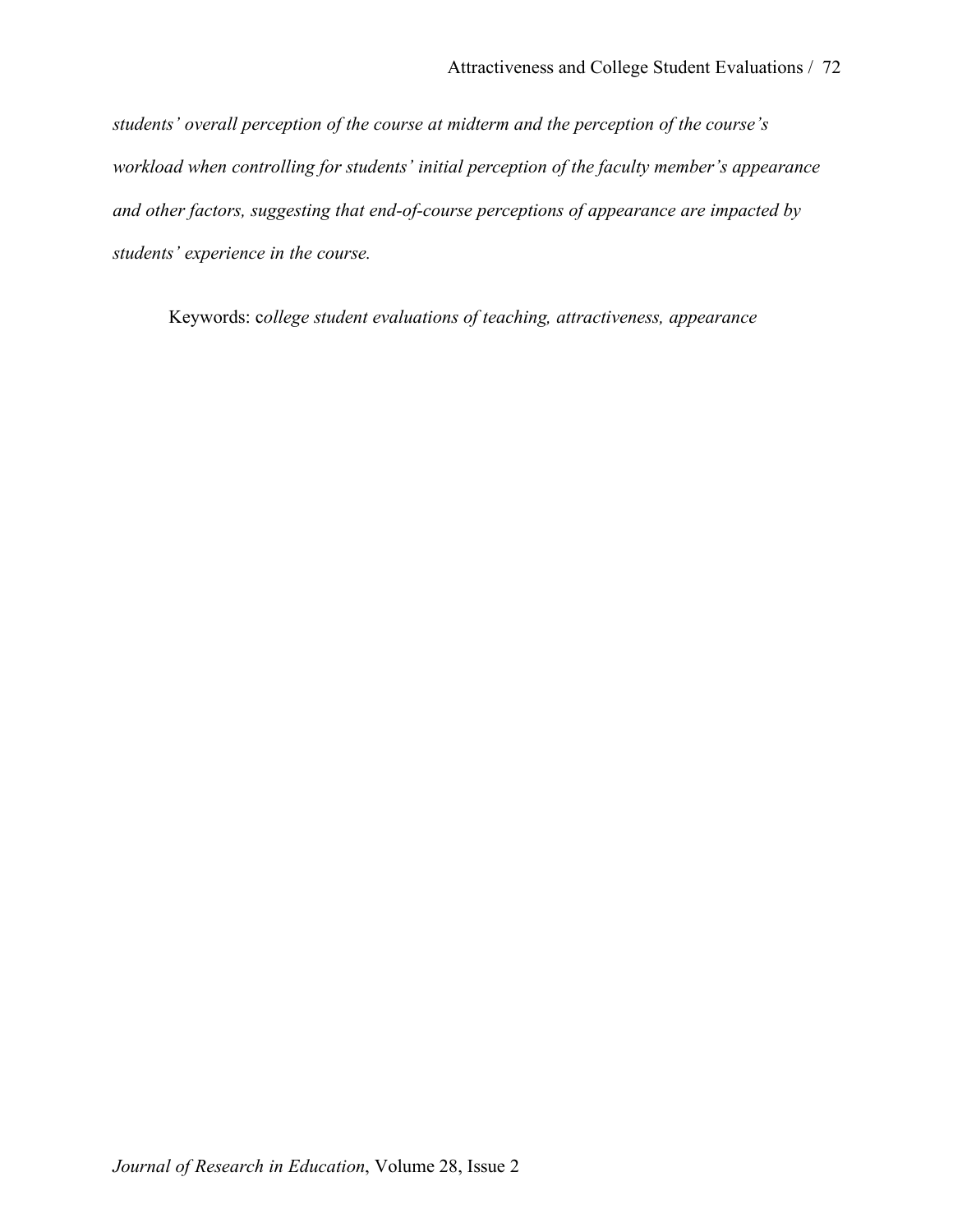There has been a considerable amount of media attention (e.g., Shea, 2012; Wilson, 2010) given to studies that have found a relationship between college students' ratings of professors' appearance, specifically attractiveness, and college student evaluations of teaching (SETs; i.e. surveys of students' perceptions of a course or instructor administered at the end of a course). However, this research suffers from a number of significant methodological limitations, one being that most of this research uses data from one website, RateMyProfessors.com (RMP) (Boehmer & Wood, 2017; Coladarci & Kornfield, 2007; Davison & Price, 2009; Felton, Mitchell, & Stinson, 2004; Felton, Koper, Mitchell, & Stinson, 2006; Felton, Koper, Mitchell, & Stinson, 2008; Freng & Webber, 2009; Kindred & Mohammed, 2005; Mangan & Fleck, 2011; Otto, Sanford, & Ross, 2008; Riniolo, Johnson, Sherman, & Misso, 2006; Rosen, 2017). Research investigating the use of the RMP dataset to evaluate the relationship between attractiveness and SETs has brought the validity of this research into question (Gonyea & Young, 2012). Specifically, rating attractiveness and teacher quality at the same point in time opens up the possibility that the former is impacted by the latter. Additional research has discovered that RMP evaluations are negatively biased and do not predict college student scores on multi-item measures of SET (Murray & Zdravkowiv, 2016). RMP is also biased by a halo effect and creates more of a likeability scale, rather than being a valid measure of teaching effectiveness (Clayson, 2014).

Research that has avoided the first limitation by collecting data from official SETs or researcher administered SETs has suffered from another limitation: the use of small numbers of college students who have not taken courses from the professor and instead evaluate their attractiveness based on a photograph (Buck & Tiene, 1989; Campbell, Gerdes, & Steiner, 2005; Hamermesh & Parker, 2003; Ponzo & Scoppa, 2012; Wolbring & Riordan, 2016). The small n of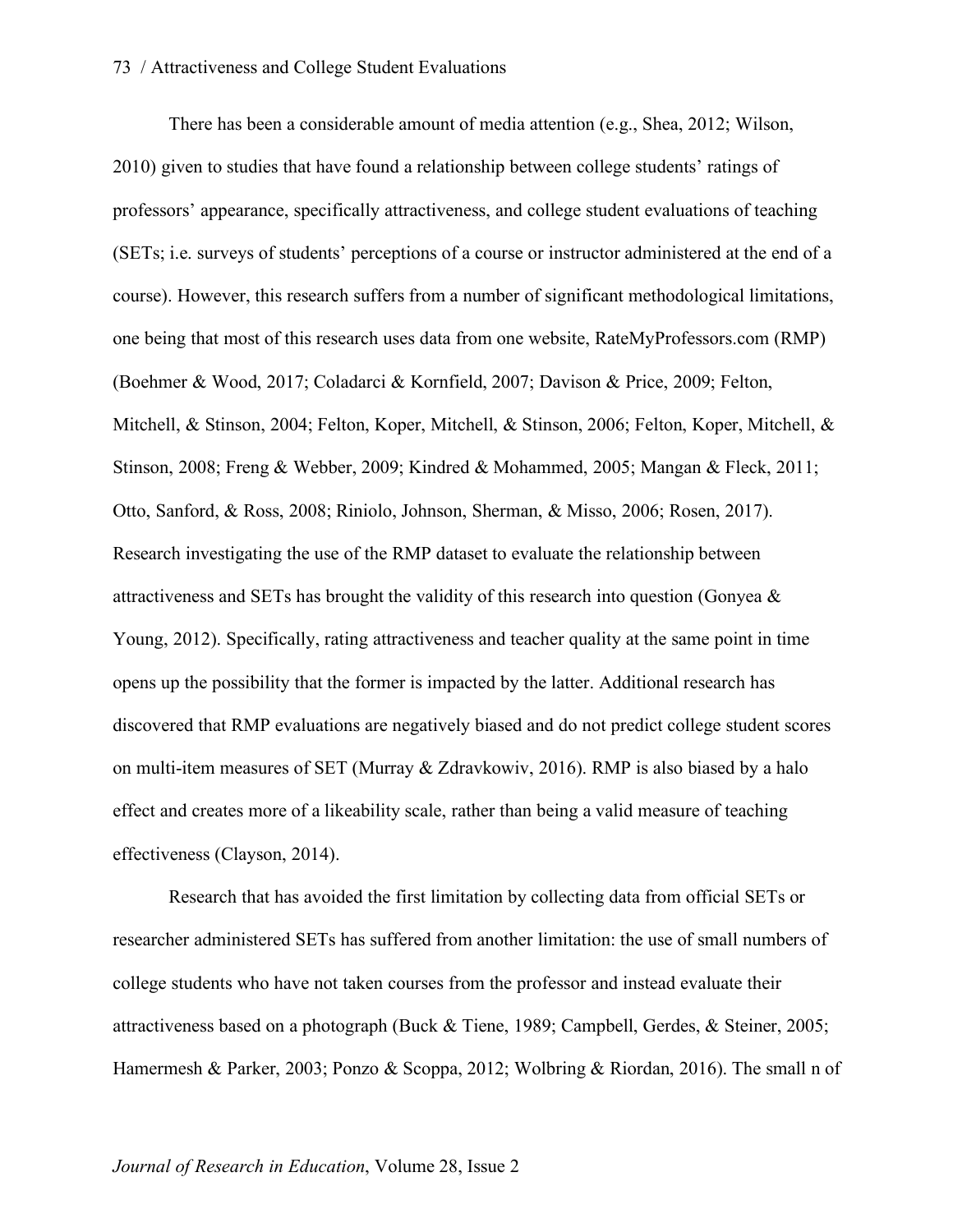the sample who rated the faculty member brings into question the generalizability of those ratings to a larger sample of college students who provided the SET ratings. Another issue threatening the generalizability of the attractiveness ratings is the use of photographs. Photographs of a faculty member's face do not provide the full information concerning attractiveness available to college students enrolled in a class. Therefore, even if the small number of college students' views of attractiveness could be generalized to the larger group of college students given the SETs, that small number of college students is not rating overall attractiveness, but rather facial attractiveness. The purpose of the present study is to address the limitations of previous research by investigating the underlying assumption of past research that the direction of the relationship between appearance and SETs is that a faculty member's appearance influences a student's evaluation (as opposed to a faculty member's teaching influencing a student's perception of the faculty member's attractiveness). It also expands the definition of appearance to include both attractiveness (as in previous research) and overall appearance. Specifically, this study evaluates the relationship between college students' ratings of faculty members' appearance (both attractiveness and overall appearance) measured at the beginning and end of the course with end-of-course college student evaluations of teaching ratings. A second analysis investigates the assumed direction of the relationship between ratings of appearance and SETs by evaluating whether end-of-course ratings of appearance can be predicated by SETs when controlling for beginning-of-course ratings of appearance.

## **Review of Literature**

The research on appearance and college student evaluations of teaching (SETs) falls into one of three categories – correlational studies using RateMyProfessors.com (RMP), correlational studies using "independent" ratings of attractiveness, and experimental studies using documents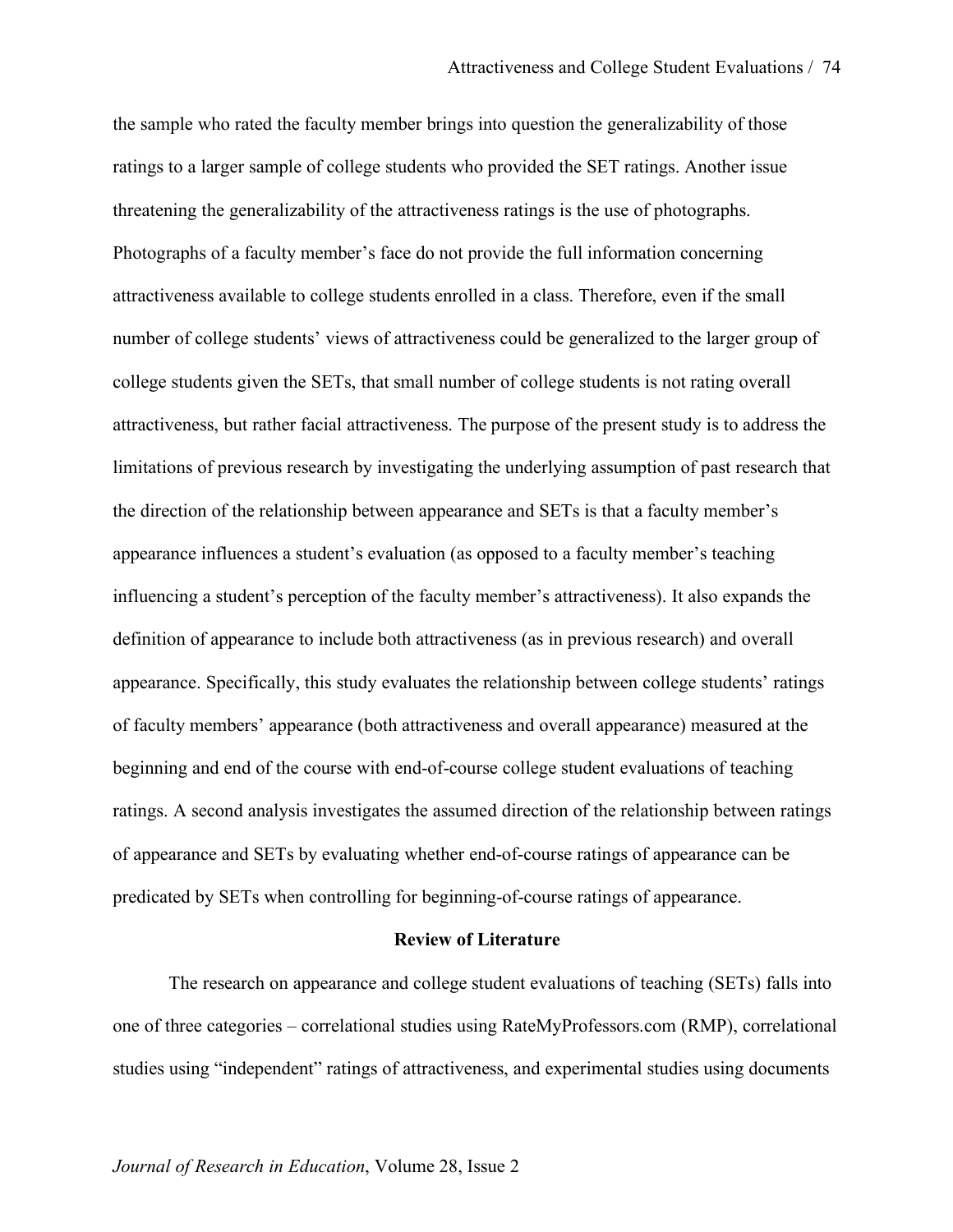(i.e. descriptions of fictitious faculty and their teaching). The largest body of research on appearance involves analyzing data from RMP for correlations between attractiveness ('hotness') and other variables (e.g., easiness and overall quality; Felton et al., 2004; Felton et al., 2006; Felton et al., 2008; Gonyea & Young, 2012; Kindred & Mohammed, 2005; Otto et al., 2008; Riniolo et al., 2006). All of these studies have found a significant relationship between the RMP hotness ratings and other course ratings found on RMP (Felton et al., 2004; Felton et al., 2006; Felton et al., 2008; Gonyea & Young, 2012; Kindred & Mohammed, 2005; Otto et al., 2008; Riniolo et al., 2006). However, the limitations of RMP as a source of data put these results into question. While RMP provides large amounts of information, the quality of that information is questionable. There is no way to validate who made the ratings or that the raters were actually enrolled in the class. Further, all of the ratings (e.g., 'hotness,' easiness, and clarity) are made at the same point in time, which makes it impossible to know if perceptions of attractiveness impact perceptions of overall quality, vice versa, or if a third variable impacts both. Finally, there is evidence that self-selection bias results in a different population of student raters on RMP than what would be representative of students in the classroom, resulting in lower evaluations on RMP (Legg & Wilson, 2012). Gonyea and Young (2012) evaluated the efficacy of using RMP in faculty attractiveness research by comparing the relationship between RMP ratings of attractiveness and RMP ratings of overall quality with the relationship between an independent measure of attractiveness (i.e., one given based on a photograph by college students who have never met the instructor) and RMP ratings of overall quality. They found that there was a significant correlation between the two RMP ratings, but not between the independent attractiveness rating and RMP overall quality. This finding suggests that RMP attractiveness ratings are not independent of faculty SET ratings and suggests that the direction of the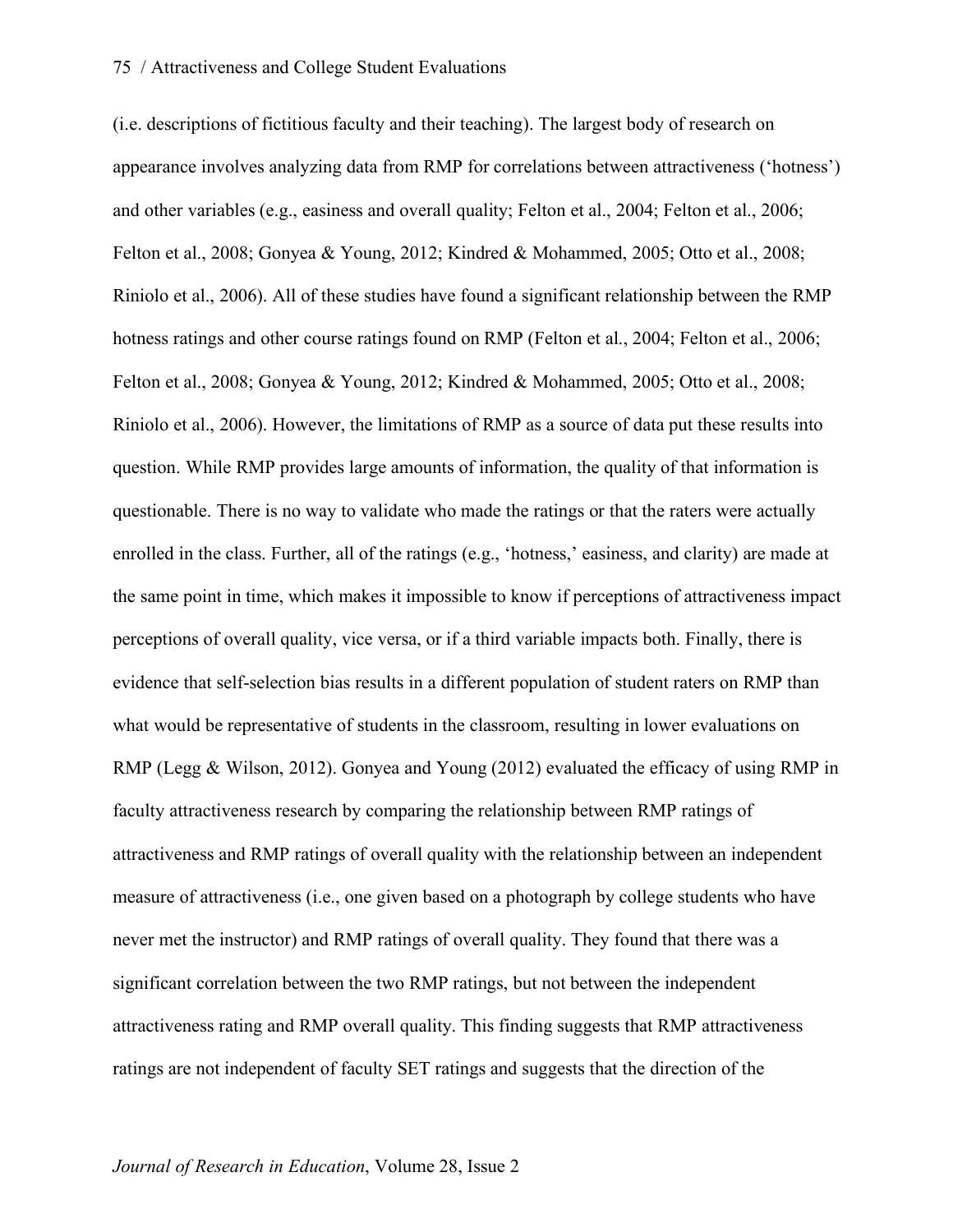relationship hypothesized in previous studies (i.e., attractiveness impacting SET ratings) may not be correct. While this study identified a weakness in the research using RMP, it does not provide definitive information concerning the relationship between attractiveness and overall quality ratings.

A similar line of research uses data from campus databases or researcher-administered SETs (Buck & Tiene, 1989; Campbell et al., 2005; Hamermesh & Parker, 2003; Ponzo & Scoppa, 2012). While this strategy corrects the problems of not being able to verify whether or not raters were college students enrolled in a course with a faculty member and the timing of the attractiveness and overall quality ratings, it has the same limitation concerning "objective" ratings as Gonyea and Young's (2012) study. Additionally, all of these studies use small numbers of college students to rate professor attractiveness (i.e., less than 30; Campbell et al., 2005; Hamermesh & Parker, 2003; Ponzo & Scoppa, 2012). With such small samples, it is feasible that the beliefs concerning what makes a professor attractive may be idiosyncratic and therefore not generalizable to the significantly larger group of college students who rated overall quality.

The limitations of this independent attractiveness rater approach may explain the inconsistent findings of studies using this method. Hamermesh and Parker (2003) and Ponzo and Scoppa (2012) both found significant results using independent attractiveness ratings (6 undergraduates and 29 undergraduates respectively) and large databases of college student evaluations (both studies used over 16,000 evaluations). Conversely, Campbell et al. (2005) did not find significant relationships between attractiveness and overall quality ratings. They used 11 undergraduates to rate the photographs of 53 faculty members who they had never met. The researchers then regressed the attractiveness ratings and a series of control variables on faculty

## *Journal of Research in Education*, Volume 28, Issue 2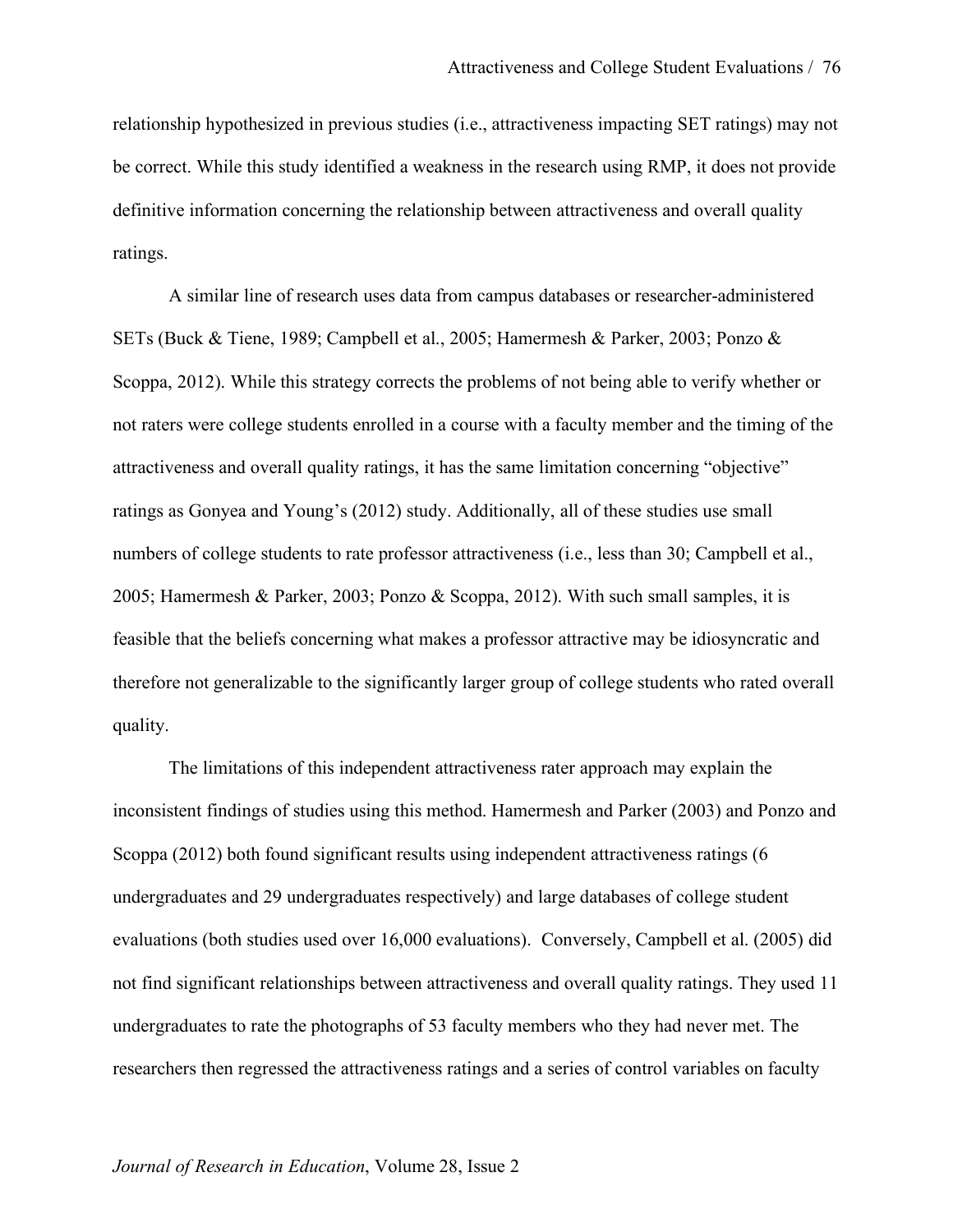members' SET ratings from 70 classes. After controlling for the other variables (e.g., rigor of course, workload expectation, and professor gender), attractiveness was not a significant predictor of SET ratings.

The least utilized method of investigating the relationship between attractiveness and SETs is an experimental approach. Buck and Tiene (1989) attempted to experimentally isolate the effect of faculty member attractiveness on ratings. They began by identifying photographs of highly attractive and highly unattractive faculty members (based on the ratings of 23 undergraduates) and pairing each photograph with two different teaching philosophies. A group of education college students then reviewed the photographs and philosophies and rated the quality of the instructor based on this information. They reported no main effect for attractiveness. The major limitation of this study is that the raters never actually saw the faculty members teach. Therefore, these findings may not be applicable to ratings of actual teaching.

While researchers have taken numerous approaches to evaluating the relationship between faculty member appearance (almost exclusively attractiveness) and SETs, the limitations of the existing research make it difficult to provide definitive information to college faculty and administrators concerning how they should interpret the SETs of faculty members within the context of faculty members' physical appearances. In order to address this issue, the present study expands the scope of appearance to include both attractiveness (all of the studies reviewed only defined appearance as attractiveness) and overall appearance (as defined by attractiveness, professionalism of dress, and stylishness of dress) and had the same participants rate both faculty appearance and teaching quality. Further, the present study had the participants rate faculty member appearance twice, once at the beginning and once at the end of the semester.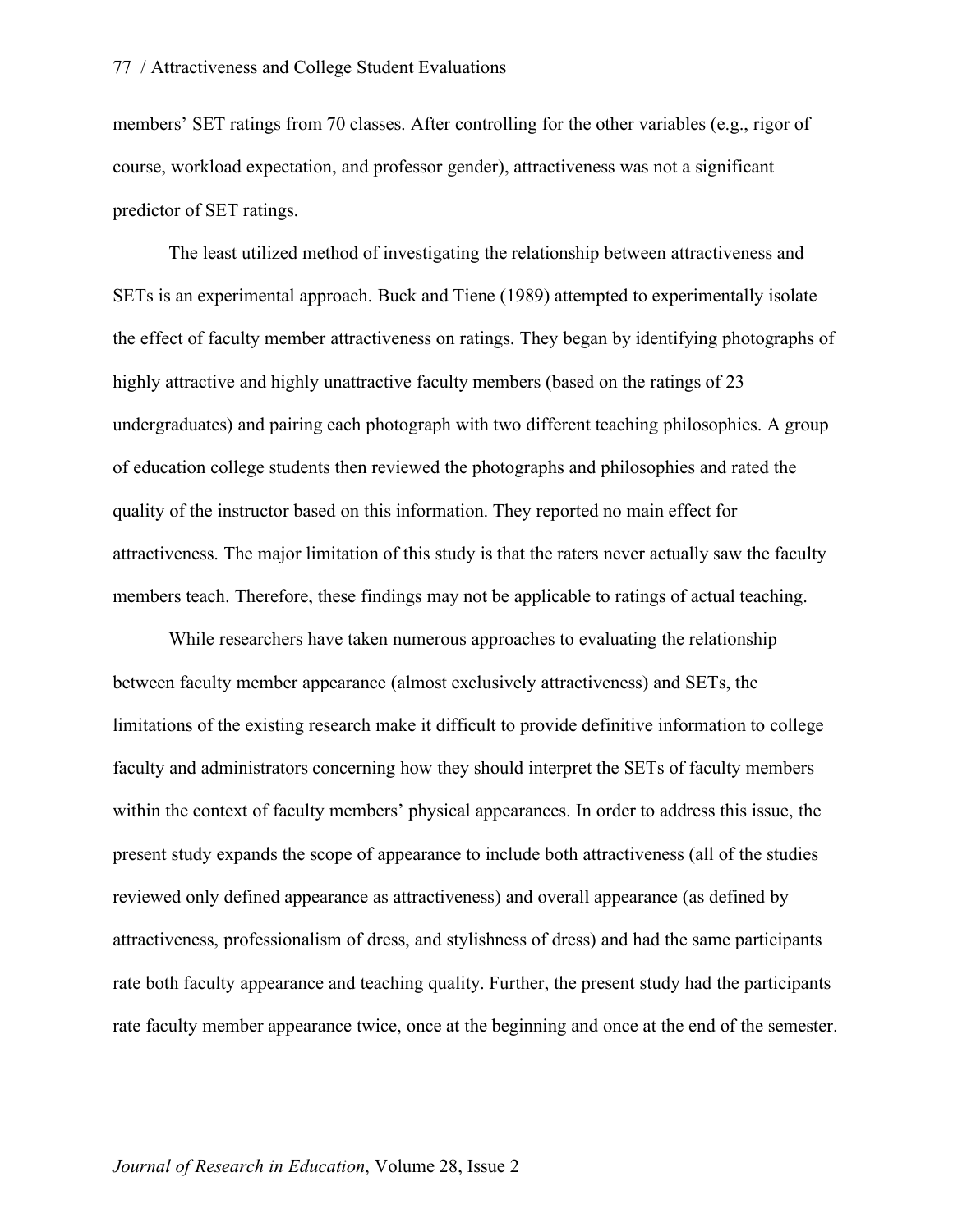## **Hypotheses**

It is hypothesized that pre-class ratings of faculty members' attractiveness and overall appearance (as defined by attractiveness, professionalism, and stylishness) will not be significantly correlated with end-of-class college student evaluations of teaching; however, it is hypothesized that end-of-class ratings of faculty members' attractiveness and overall appearance will be significantly positively correlated with end-of-class college student evaluations of teaching. Further, it is hypothesized that factors related to college students' general attitude toward a class and instruction (i.e., change in anticipated grade, difference between expected workload and actual workload, and midterm college student evaluation of teaching score) will be significant predictors of college students' final ratings of faculty members' overall appearance when controlling for the sex of both the college student and the professor, and pre-class appearance ratings.

## **Method**

## **Participants**

Participants included 408 undergraduate (44% lower division and 49% percent upper division) and graduate (6%) college students enrolled in education, social science, and natural science courses at a public masters-level college in the Northeastern U.S., and 12 faculty members. The most commonly reported majors were in the fields of education (53%), social sciences (19%), and STEM (16%). Participants were predominately female (78%) and Caucasian (90%), with a median age of 20 years and a median GPA of 3.3. Seventy-one percent of the college students reported being enrolled in the course because it was required for their major or minor, and 67% chose their particular instructor for the course because only one section of the course was offered or only one section of the course fit into their schedule. College students who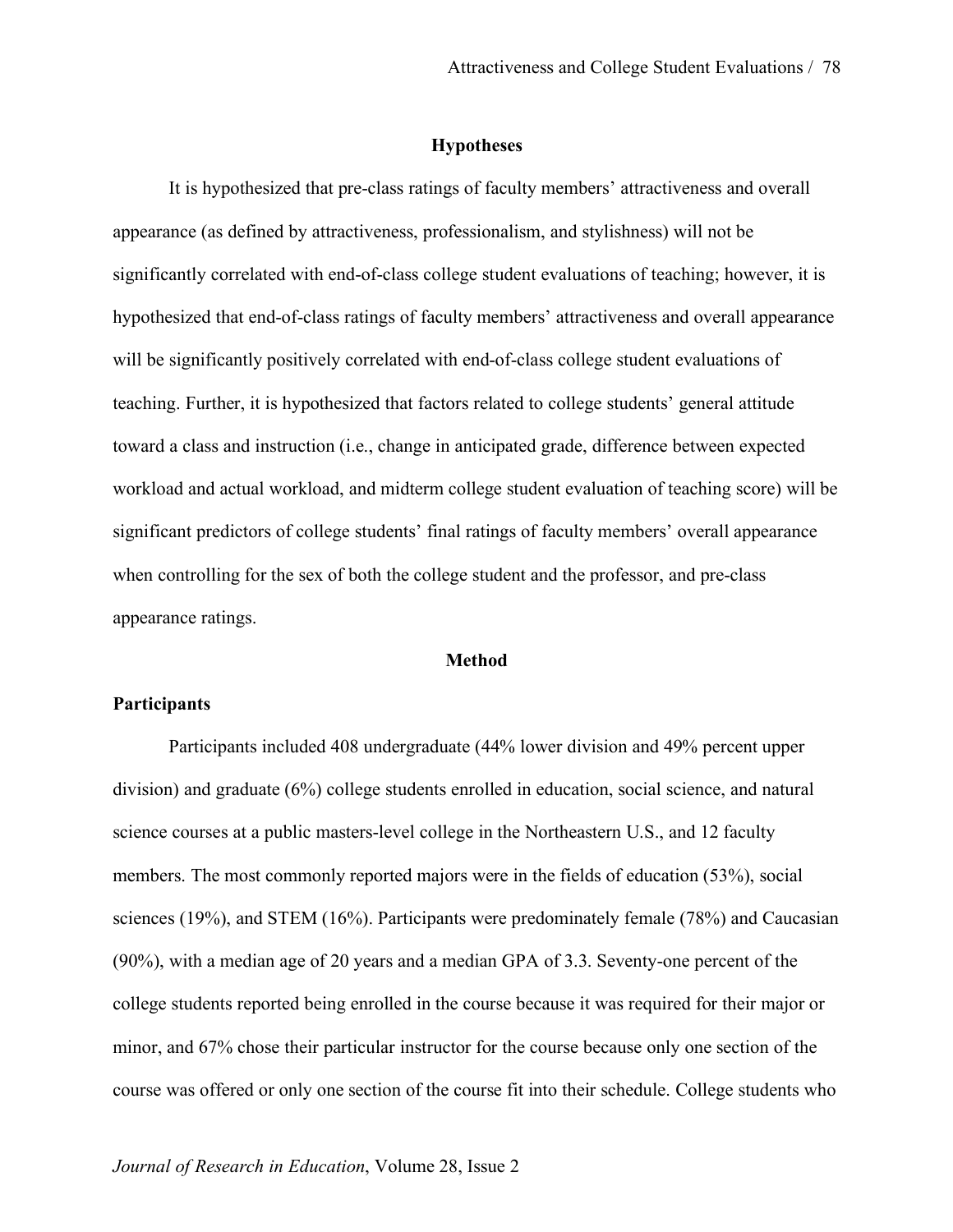had previously taken a course with the same instructor were excluded from study participation. The college's overall population of students was over 80% Caucasian and over 60% female. Education majors, which made up 53% of the sample, were more Caucasian and more female than the college population as a whole. All of the faculty members were Caucasian and 9 of the 12 were female. At the time of data collection, approximately 90% of the institution's faculty were Caucasian.

## **Instruments**

Data for this study came from a larger study of factors related to college student evaluations of teaching. Data were collected from pre-, midterm-, and post-class surveys. The pre-class survey consisted of demographic questions and questions concerning college students' initial impressions of the course and instructor. The midterm survey consisted of questions pertaining to college students' perception of the course and instructor after midterm grades were released. The post-class survey consisted of questions pertaining to the college students' final perceptions of the course and instructor (see Appendix for List of Student Perception of Instruction (SPI) Questions).

College students' sex, perception of course workload, and anticipated grade were evaluated by single items on both the pre- and post-class surveys. The workload item was rated on a 5-point scale from 0 (Very Little) to 4 (Unreasonably High). The difference in expected and actual workload used in the regression analysis was calculated by subtracting the workload rating from the pre-class survey from the workload rating from the post-class survey. Therefore, a positive change in workload score means that college students rated the actual workload of the class on the final survey higher than their initial expectation of the workload of the class from the pre-survey. The change in grade variable was similarly calculated by subtracting a college

## *Journal of Research in Education*, Volume 28, Issue 2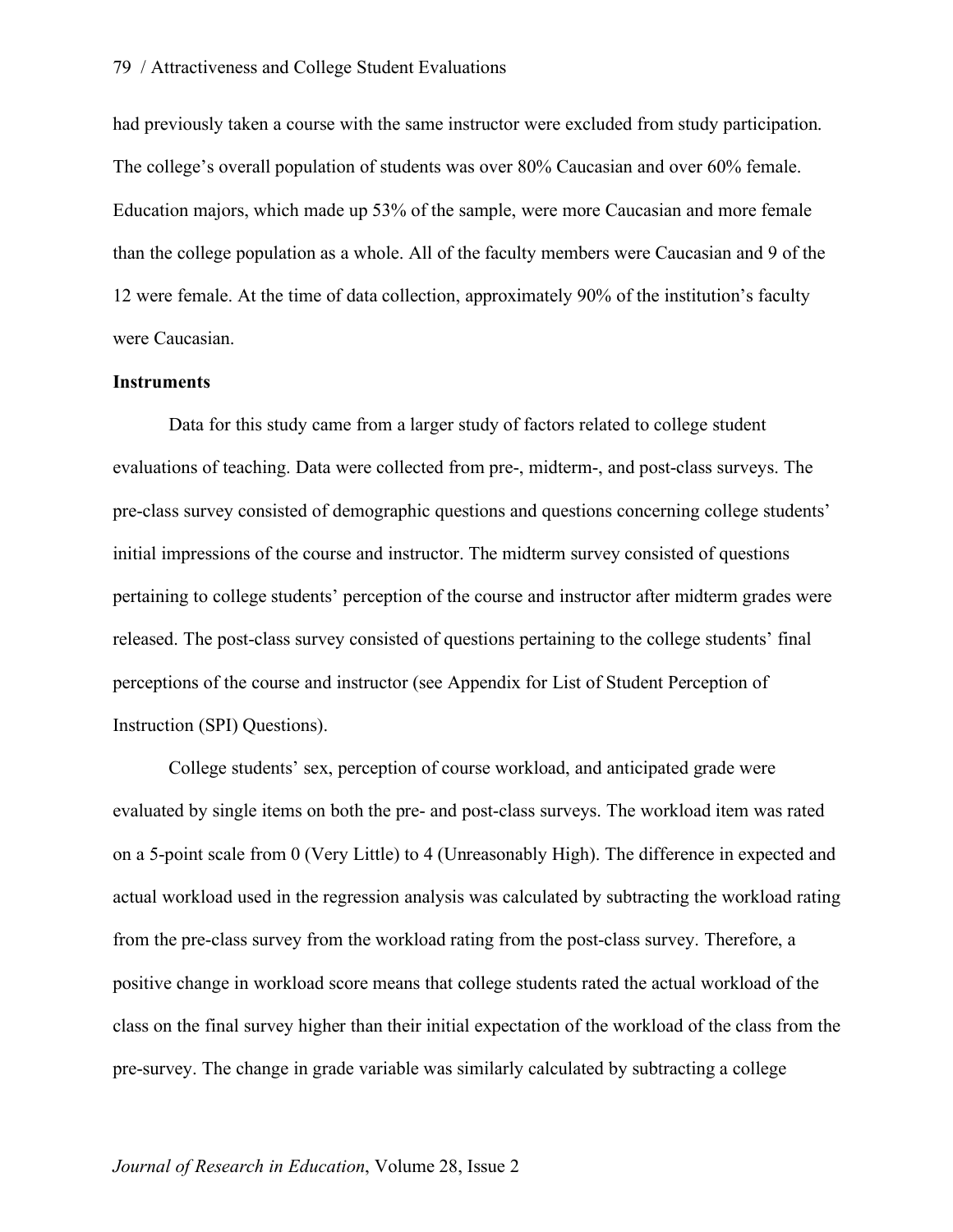student's initial grade expectation (on an E [0] to A [4] scale) from their end-of-course expected grade, which means a positive score reflects an increase in a college student's expected grade from pre-class to post-class survey.

Both the midterm and final perceptions of the course were evaluated using the campus instrument called the Student Perception of Instruction (SPI) survey. The survey consists of ten items scored on 4-point scale (Strongly Disagree to Strongly Agree) and one overall evaluation item scored on a 5-point scale. For the purpose of this study, the ten 4-point scale items were summed to create a cumulative SPI score. See the Appendix for a list of the 10 SPI questions used in this study.

College students' perceptions of their instructor's appearance were measured in two ways. The first was similar to the single-item method used in most other studies. Specifically, participants were asked to rate the physical attractiveness of their instructor on a 6-point scale from 0 (Very Unattractive) to 5 (Very Attractive). The second method was on a 3-item appearance scale that combined the attractiveness item with items about the professionalism (Very Unprofessional to Very Professional) and stylishness (Very Unstylish to Very Stylish) of their instructor's appearance (See Table 1).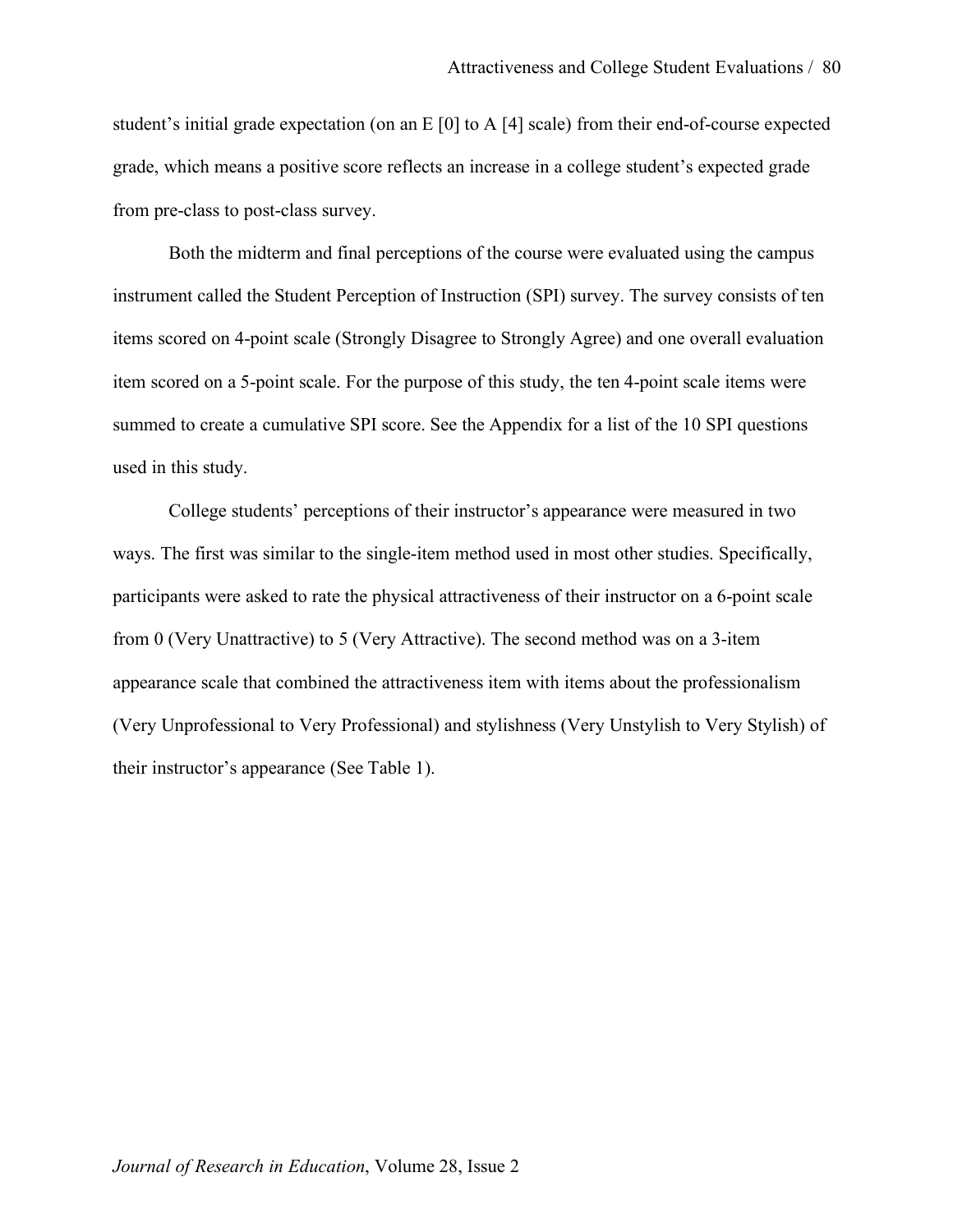## Table 1.

# *Descriptive Statistics*

| Variable                         | Mean   | <b>SD</b> | Range        | $\mathbf N$ | Alpha |
|----------------------------------|--------|-----------|--------------|-------------|-------|
| <b>Attractiveness Pre-class</b>  | 2.83   | 1.09      | 5            | 408         |       |
| <b>Attractiveness Post-class</b> | 2.82   | .96       | 5            | 408         |       |
| Appearance Pre-class             | 9.68   | 2.03      | 13           | 408         | .52   |
| <b>Appearance Post-class</b>     | 9.38   | 2.20      | 12           | 408         | .60   |
| Sex of College student*          | .78    | .42       | $\mathbf{1}$ | 408         |       |
| Sex of Instructor*               | .81    | .39       | $\mathbf{1}$ | 408         |       |
| <b>Expected Grade Change</b>     | $-.10$ | .62       | 6            | 405         |       |
| Change in Workload               | $-.09$ | .79       | 7            | 408         |       |
| Midterm SET Score                | 32.28  | 4.98      | 28           | 209         | .91   |
| <b>Final SET Score</b>           | 33.91  | 5.73      | 30           | 408         | .93   |

\* 0 (Male) to 1 (Female)

# **Design**

The present study used a correlational design consisting of three surveys administered to college students enrolled in the courses of participating instructors. The study used both bivariate correlations and a stepwise linear regression to test the hypotheses.

## **Procedures**

Faculty were recruited to participate in the study via email and a campus message board posting. College students enrolled in sections of classes taught by participating faculty were asked to complete three surveys. The first was conducted during the last 15 minutes of the first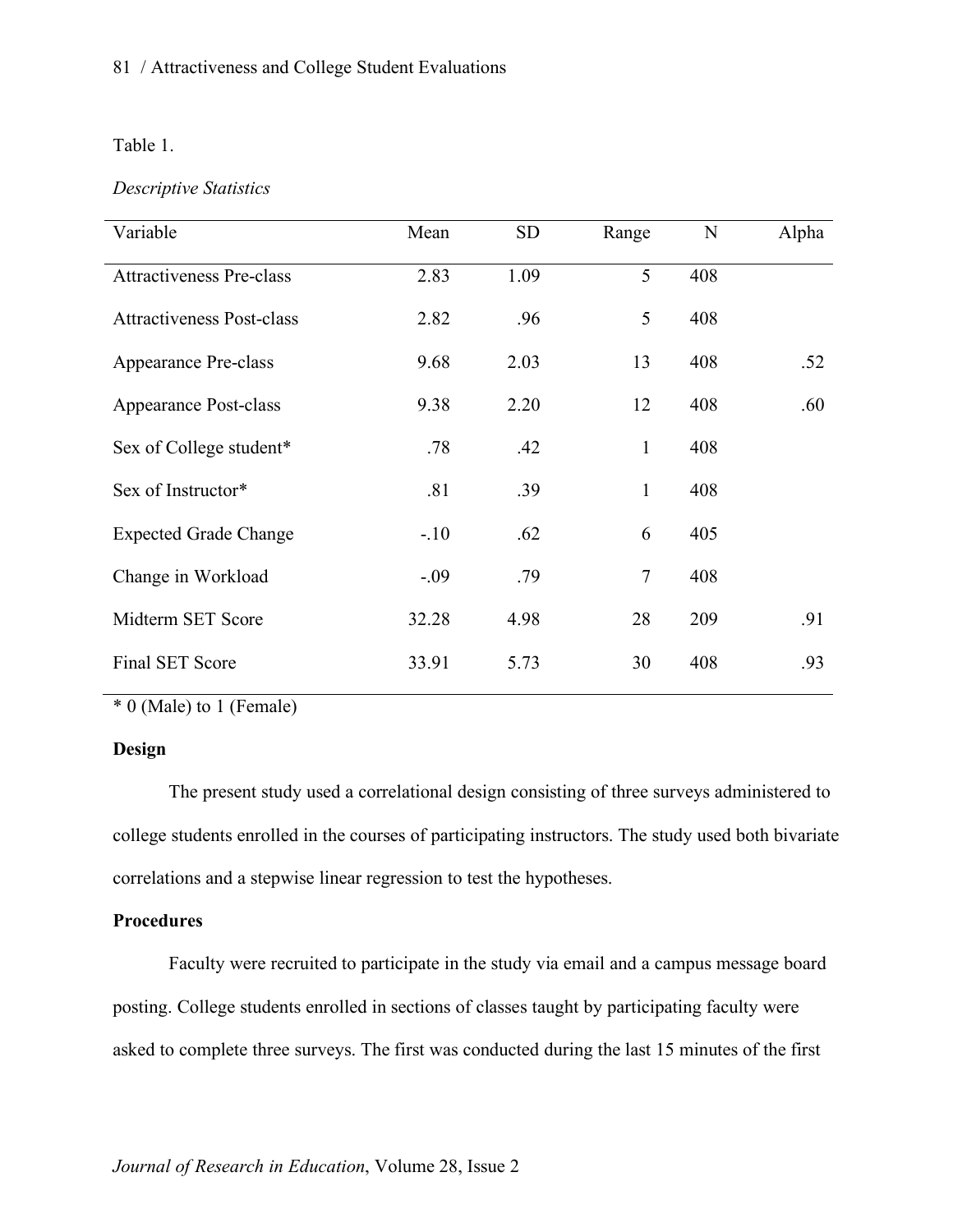class of the semester, the second was administered online after midterm grades were released, and the final survey was administered on the last day of class prior to final exams. The response rate on the midterm survey was approximately half of that in the face-to-face administrations, which is reflected in the number of participants included in the regression analysis that includes the midterm SET rating from this survey. There were no significant differences in the means on the final SET rating or final instructor appearance ratings between the midterm survey completers and non-completers. All three surveys included questions designed to create an anonymous ID (e.g., "What is the last letter of your last name?" and "What are the last two digits of your cellphone number?") that could be used to match the surveys.

#### **Results**

The hypotheses were evaluated using four binary correlations and one stepwise linear regression. The hypothesis that pre-course ratings of faculty members' attractiveness and overall appearance would not be significantly correlated with end-of-class college student evaluations of teaching was supported,  $r(408) = -0.01$ ,  $p = 0.86$  and  $r(408) = 0.04$ ,  $p = 0.42$  respectively. The hypothesis that end-of-class ratings of faculty members' attractiveness and overall appearance would be significantly positively correlated with end-of-class college student evaluations of teaching was supported,  $r(408) = .14$ ,  $p = .004$  and  $r(408) = .39$ ,  $p < .001$  respectively (see Table 1 for descriptive statistics).

The final hypothesis that change in anticipated grade, difference between expected workload and actual workload, and midterm college student evaluation of teaching score would predict college students' final ratings of faculty members' overall appearance when controlling for the sex of both the college student and professor and pre-class appearance ratings was evaluated using a stepwise linear regression. In the first step, appearance was entered to identify

#### *Journal of Research in Education*, Volume 28, Issue 2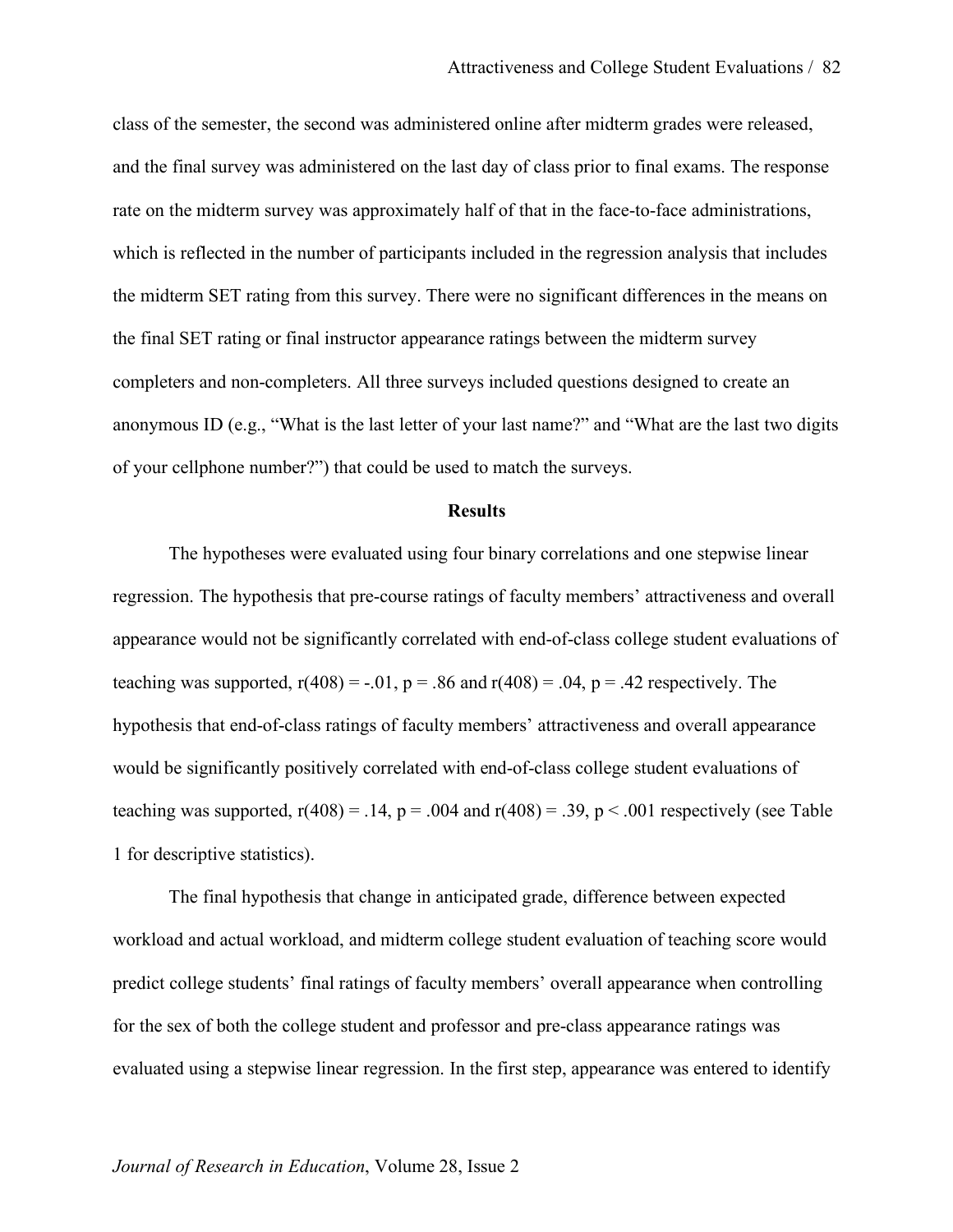the extent to which college students' initial evaluation of their instructor's appearance predicted their final evaluation of their instructors' appearance. The next step introduced the two other control variables: sex of college student and instructor. The final step introduced the predictor variables: change in anticipated grade, difference between expected workload and actual workload, and midterm college student evaluation of teaching score. The hypothesis was partially supported. Change in workload and midterm SET were both significant predictors of the final appearance rating when controlling for the other variables, while change in anticipated grade was not,  $R^2 = .30$ ,  $F(6, 200) = 14.35$ ,  $p < .001$ . The final model explained 30% of the variance, an increase of 12 percentage points from the second step that included only the three control variables,  $R^2 = .18$ ,  $F(3, 203) = 15.06$ ,  $p < .001$ . Of note is that the pre-class rating of a faculty member's appearance accounted for only 16% of the post-class rating of a faculty member's appearance (see Table 2 for stepwise linear regression results).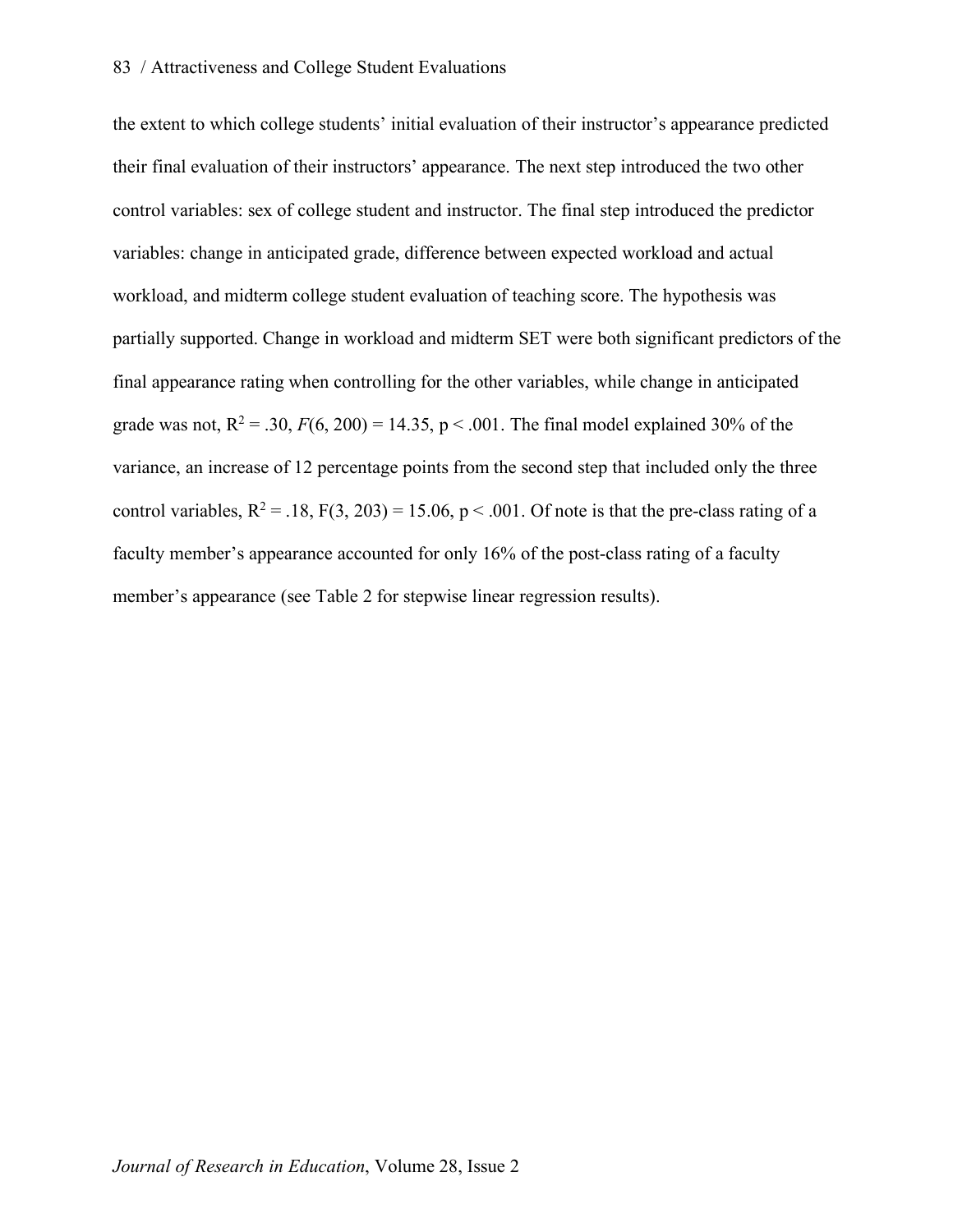Table 2.

|  |  | <b>Stepwise Linear Regression</b> |  |
|--|--|-----------------------------------|--|
|--|--|-----------------------------------|--|

| $\bf{B}$ | $\rm SE$ | $\beta$  | $\boldsymbol{\mathrm{F}}$ | df     | $R^2$ |
|----------|----------|----------|---------------------------|--------|-------|
|          |          |          | 40.29***                  | 1,205  | .16   |
| .47      | .07      | $.41***$ |                           |        |       |
|          |          |          | 15.06***                  | 3, 203 | .18   |
| .49      | .08      | $.42***$ |                           |        |       |
| .75      | .41      | .12      |                           |        |       |
| $-43$    | .42      | $-.07$   |                           |        |       |
|          |          |          | 14.36***                  | 6,200  | .30   |
| .45      | .07      | 39***    |                           |        |       |
| 1.08     | .39      | $.17**$  |                           |        |       |
| $-.37$   | .40      | $-0.06$  |                           |        |       |
| $-16$    | .21      | $-.05$   |                           |        |       |
| .60      | .18      | $.20***$ |                           |        |       |
| .14      | .03      | $.29***$ |                           |        |       |
|          |          |          |                           |        |       |

\* p  $\leq$  .05, \*\* p  $\leq$  .01, \*\*\* p  $\leq$  .001

# **Discussion**

The results of the first two hypotheses suggest that a faculty member's attractiveness or overall appearance, as measured by an initial rating without prior knowledge of the faculty member's teaching abilities, teaching style, or personal characteristics, is not related to college student evaluations of teaching. This is consistent with the findings of Gonyea and Young (2012). When combined with the findings concerning the correlations between final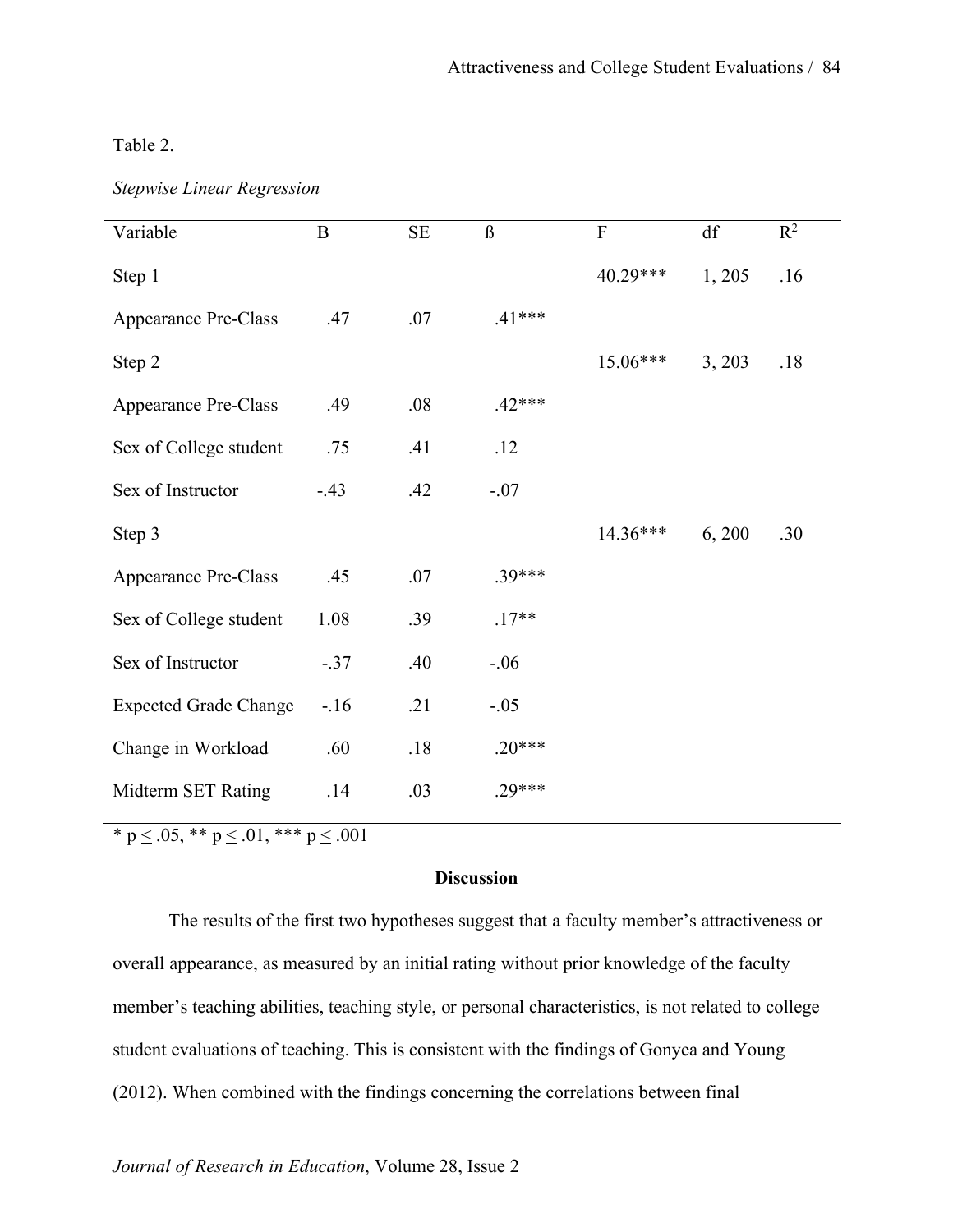attractiveness and appearance scores and final SET ratings, these findings bring into question the conclusions drawn by previous research that used attractiveness and SET ratings taken at a single point in time (e.g., Felton et al., 2004; Felton et al., 2006; Felton et al., 2008; Kindred & Mohammed, 2005; Otto et al., 2008; Riniolo et al., 2006). Specifically, the finding that correlations between end-of-class ratings of attractiveness and overall appearance are significant (though weak) and the finding that correlations for the pre-course ratings and final SETs were zero supports the conclusion that students' initial impression of a faculty member's attractiveness does not impact the student's SET for that faculty member. Therefore, the present findings suggest that previous studies' findings were potentially confounded by the impact of course-specific factors that influenced college students' perceptions of a faculty member's attractiveness at the end of a course. Given the weakness of the present study's correlations for end-of-class attractiveness and overall appearance ratings, and end-of-class SETs, there may be little meaningful relationship between faculty member appearance and SETs.

The impact of course-related events and factors on final appearance ratings was evaluated in the final analysis. The finding that both the expected versus actual workload and midterm SET rating significantly predicted final appearance ratings further supports the conclusion that the differences in the correlational results for pre-class and post-class appearance ratings and final SET rating were due to the impact of college students' experiences in the course. Thus, the final appearance ratings appear to be acting, in part, as a measure of college students' general attitudes toward a course. This supports previous researchers' hypotheses concerning a halo effect (e.g., Clayson, 2014), only in the opposite direction those researchers assumed.

While this study addressed many of the limitations in past research on attractiveness and SETs, like all research, it has limitations. Specifically, the present study was conducted on a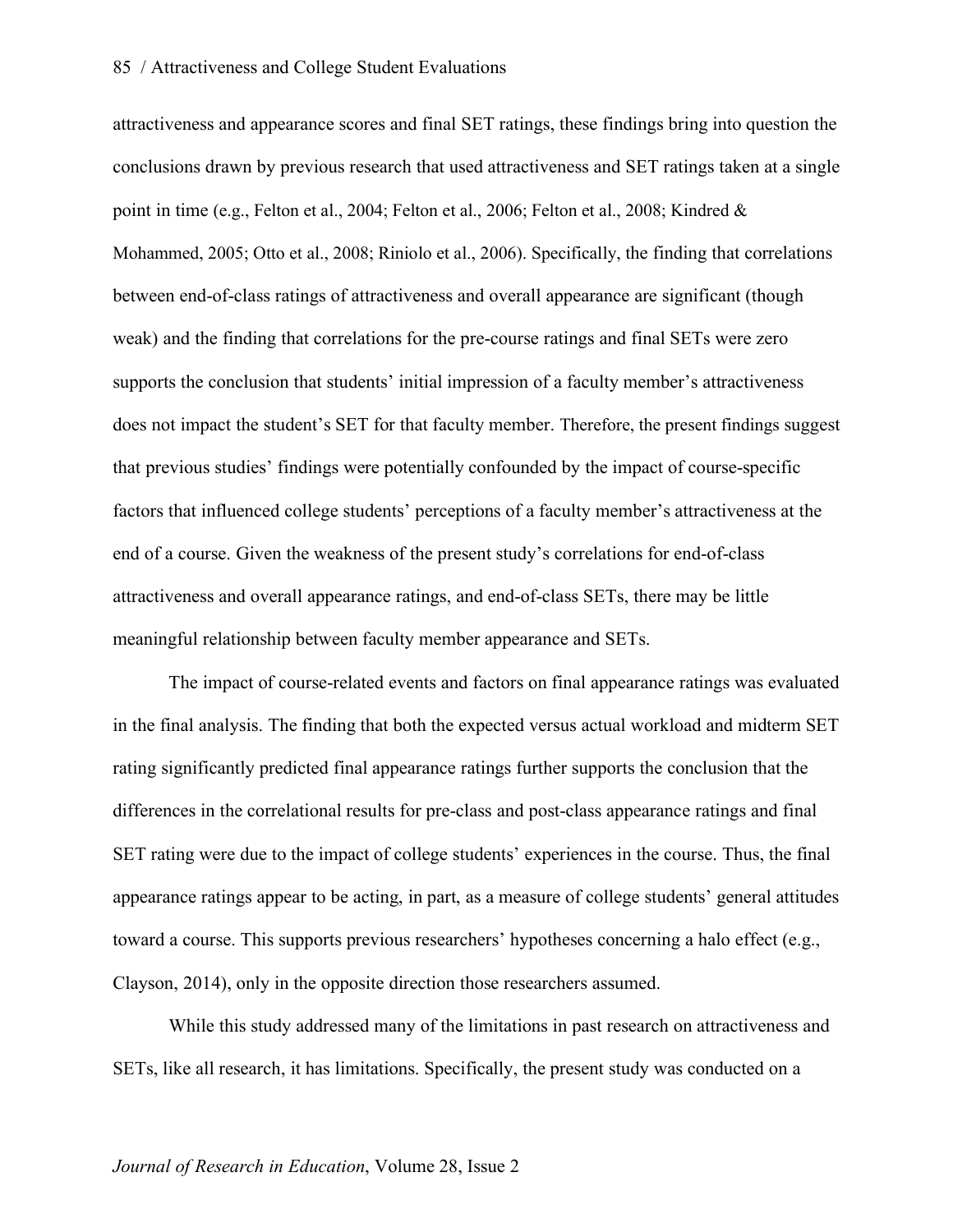single campus with that campus' SET form. While this instrument is an improvement on the single-item scales used in much of the previous research, it is not necessarily representative of all SET instruments currently in use. Similarly, the appearance measure, while an improvement over the single item scales of past studies (e.g., Felton et al., 2008; Kindred & Mohammed, 2005; Riniolo et al., 2006) for which reliability cannot be calculated, had relatively low internal consistency. Future research should focus on developing a more robust measure of instructor appearance with greater internal consistency.

The sample was another area of limitation. It consisted of education, social science, and STEM courses taught by 12 faculty members that enrolled predominately female and Caucasian education, social science, and STEM majors.. Future research should address these limitations by using a variety of SET instruments at campuses throughout the world, with classes, college students, and faculty from a broader array of disciplines and demographic backgrounds.

In conclusion, results of this study suggest that faculty members' appearance (attractiveness or overall appearance), as measured by an initial rating without prior knowledge of a faculty member's teaching abilities, teaching style, or personal characteristics, is not related to college student evaluations of teaching. While more research is needed to confirm the present study's findings, its results combined with the methodological weaknesses of much of the past research in this area highlighted by Gonyea and Young (2012), shed serious doubt on the much publicized and touted relationship between a faculty member's attractiveness and their SET ratings.

Practical implications of this research relate to how college faculty and administrators interpret SET results. The current findings suggest that faculty attractiveness does not impact SET results; thus, the attractiveness of a faculty member should not impact SET results or their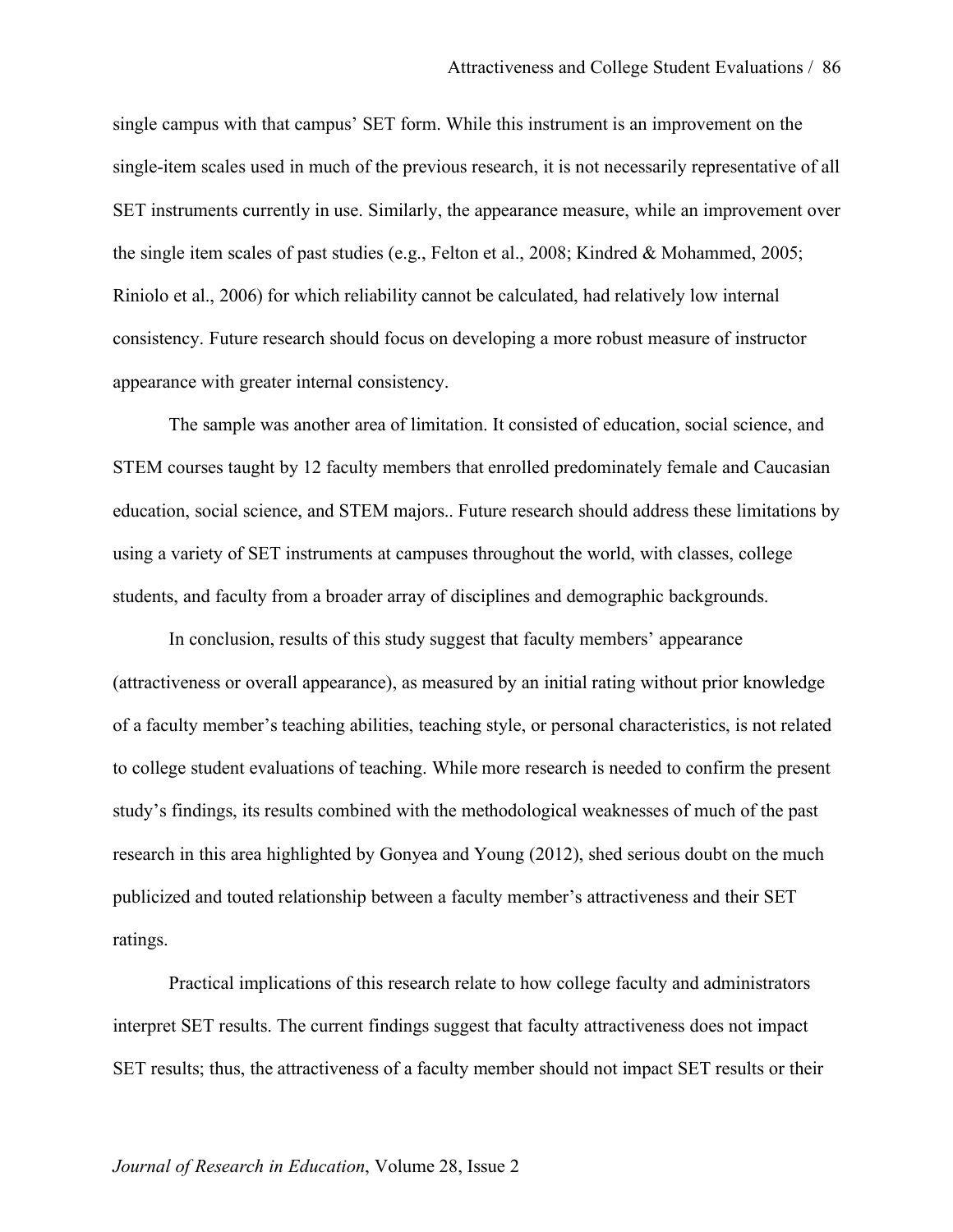interpretation by promotion and tenure committees or administrators using these results to inform a decision concerning a faculty member's instructional effectiveness. Future research should investigate the relationship between faculty attractiveness and SET ratings in a more diverse and representative sample of students and faculty in order to evaluate whether the present study's findings are generalizable across demographic groups.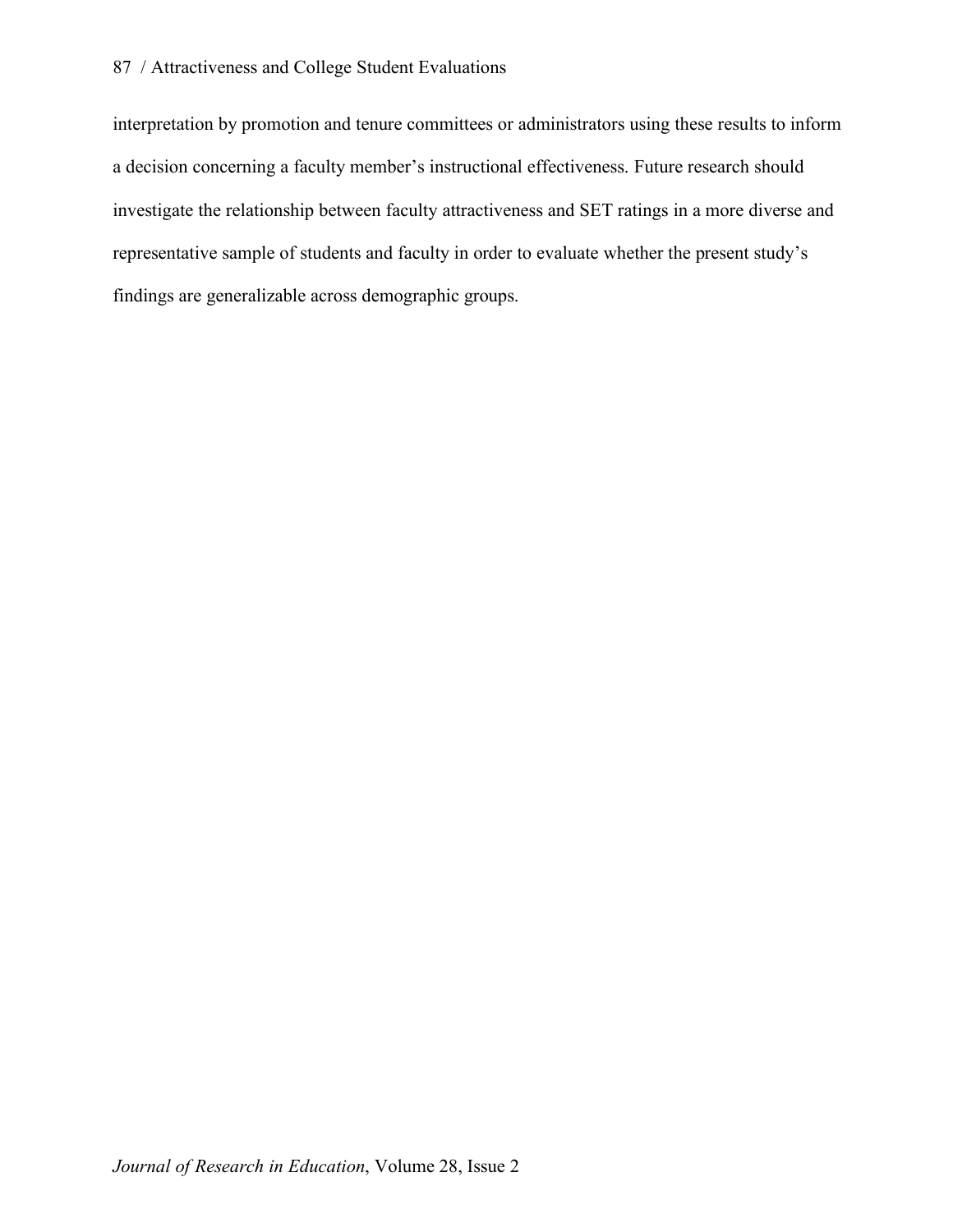#### **References**

- Boehmer, D. M., & Wood, W. C. (2017). Student vs. faculty perspectives on quality instruction: Gender bias, "hotness," and "easiness" in evaluating teaching. *Journal of Education for Business, 92*(4), 173-178. doi: 10.1080/08832323.2017.1313189
- Buck, S., & Tiene, D. (1989). The impact of physical attractiveness, gender, and teaching philosophy on teacher evaluations. *Journal of Educational Research, 82*(3), 172-177.
- Campbell, H. E., Gerdes, K., & Steiner, S. (2005). What's looks got to do with it? Instructor appearance and college student evaluations of teaching. *Journal of Policy Analysis and Management, 24*(3), 611-620. doi: 10.1002/pam.20122
- Clayson, D. (2014). What does RateMyProfessors.com actually rate? *Assessment & Evaluation in Higher Education, 39*(6)*,* 678-698. doi:10.1080/02602938.2013.861384
- Coladarci, T., & Kornfield, I. (2007). RateMyProfessors.com versus formal in-class college student evaluations of teaching. *Practical Assessment, Research & Evaluation, 12*(6). Retrieved from http://pareonline.net/pdf/v12n6.pdf
- Davison, E., & Price, J. (2009). How do we rate? An evaluation of online college student evaluations. *Assessment & Evaluation in Higher Education, 34*(1), 51-65. doi: 10.1080/02602930801895695
- Felton, J., Koper, P. T., Mitchell, J., & Stinson, M. (2004). Web-based college student evaluations of professors: The relations between perceived quality, easiness and sexiness. *Assessment & Evaluation in Higher Education, 29*(1), 91-108. doi: 10.1080/0260293032000158180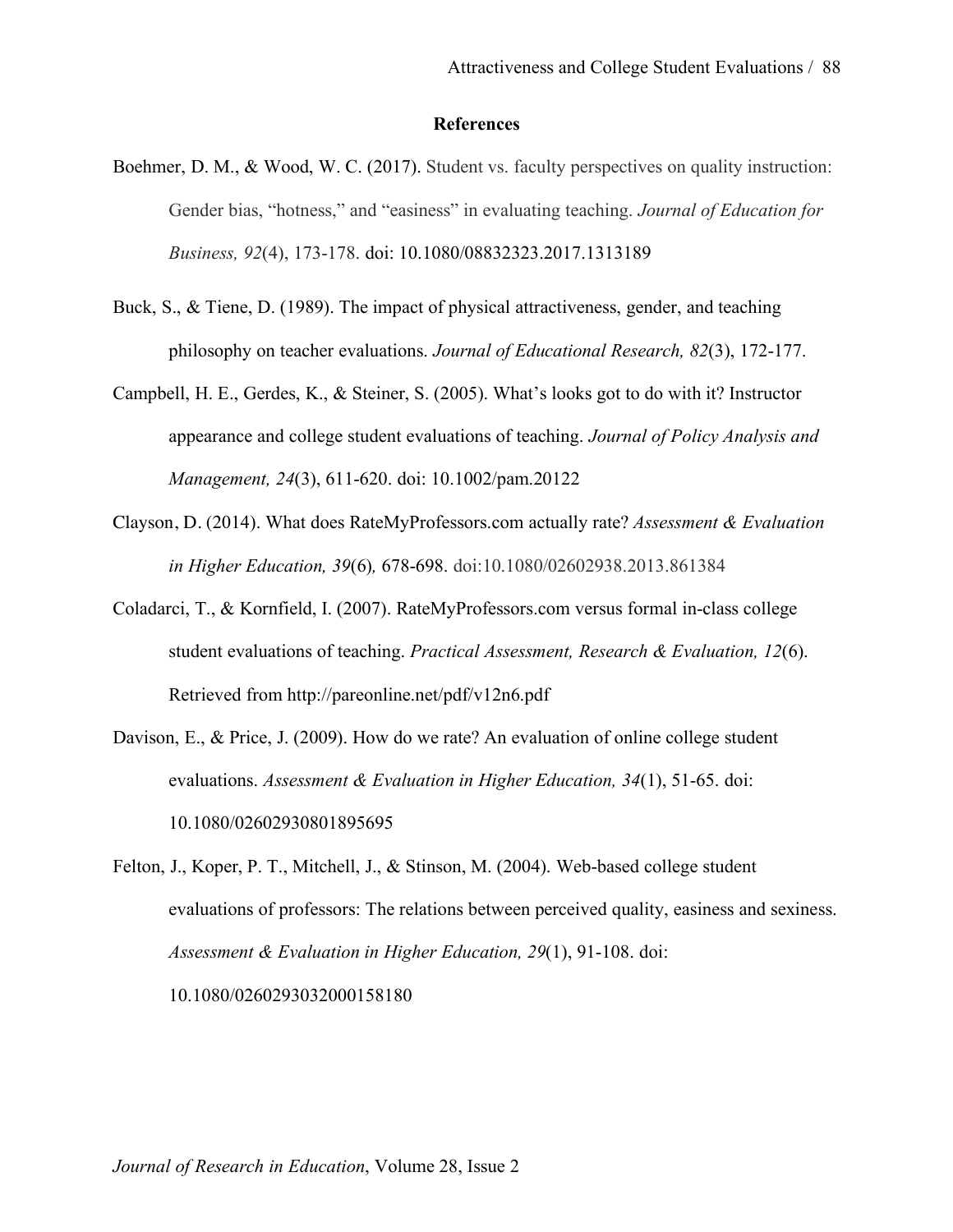- Felton, J., Koper, P. T., Mitchell, J., & Stinson, M. (2006). Attractiveness, easiness, and other issues: College student evaluations of professors on RateMyProfessors.com. *The Social Science Research Network Website*. doi: 10.2139/ssrn.918283
- Felton, J., Koper, P. T., Mitchell, J., & Stinson, M. (2008). Attractiveness, easiness, and other issues: College student evaluations of professors on RateMyProfessors.com. *Assessment & Evaluation in Higher Education, 33*(1), 45-61. doi: 10.1080/02602930601122803
- Freng, S., & Webber, D. (2009). Turning up the heat on online teaching evaluations: Does "hotness" matter? *Teaching of Psychology, 36*(3), 189-193. doi: 10.1080/00986280902959739
- Gonyea, N. E., & Young, J. (2012). *'Hot' professors are good professors or good professors are 'hot' professors: Evaluating the relationship between professor attractiveness and college students' evaluations of teaching using data from RateMyProfessors.com.* Poster presented at the annual meeting of the American Educational Research Association Meeting, Vancouver, BC.
- Hamermesh, D. S., & Parker, A. M. (2003). Beauty in the classroom: Professors' pulchritude and putative pedagogical productivity. *Economics of Education Review, 24*(4), 369- 376. doi: 10.1016/j.econedurev.2004.07.013

Kindred, J., & Mohammed, S. N. (2005). "He will crush you like an academic ninja!" Exploring teacher ratings on RateMyProfessors.com. *Journal of Computer-Mediated Communication, 10*(3). Retrieved from http://jcmc.indiana.edu/vol110/issue3/kindred.html. doi: 10.1111/j.1083- 6101.2005.tb00257.x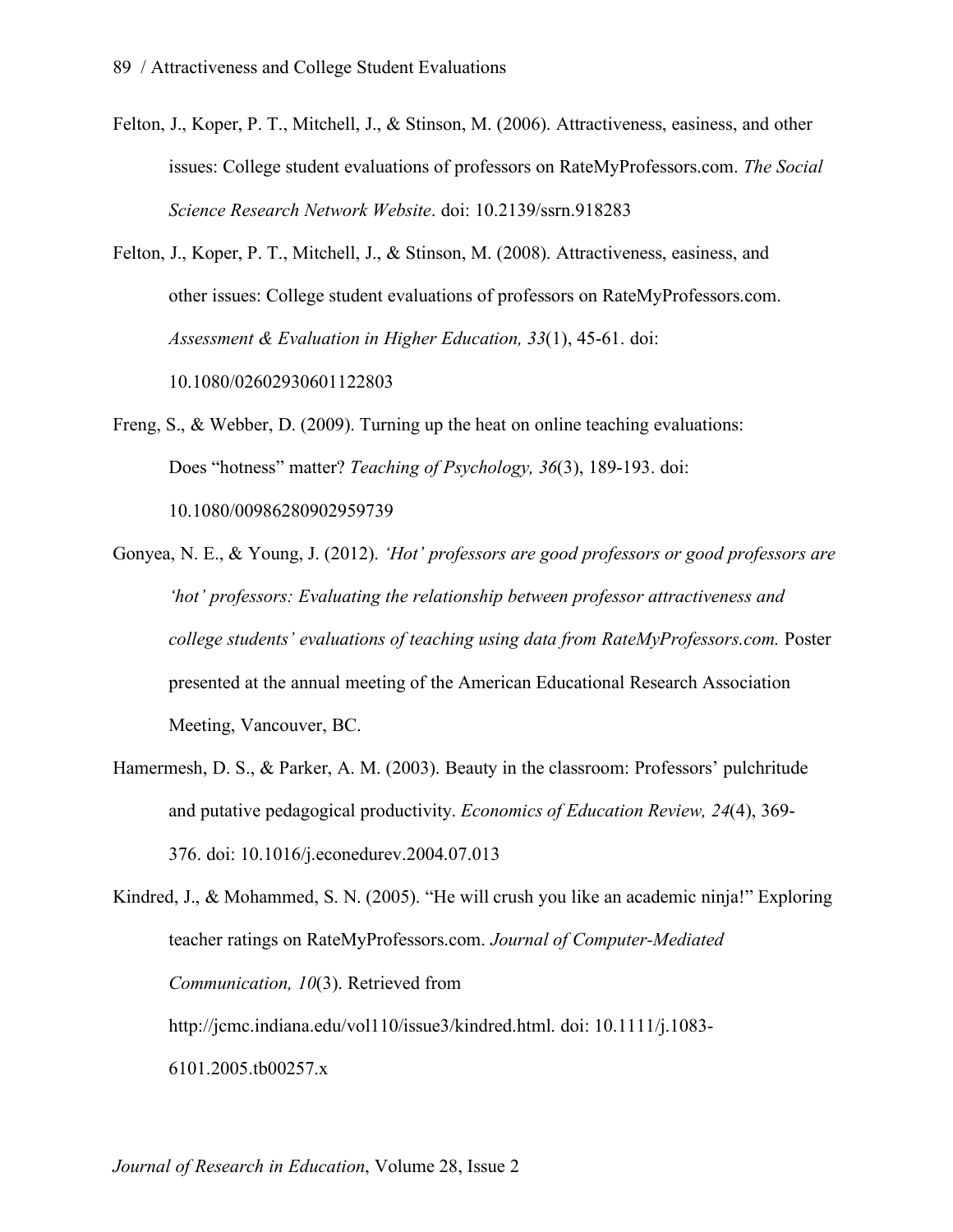- Legg, A. M. & Wilson, J. H. (2012). RateMyProfessors.com offers biased evaluations. *Assessment & Evaluation in Higher Education, 37*(1), 89-97.
- Mangan, M. A., & Fleck, B. (2011). Online college student evaluation of teaching: Will professor "hot and easy" win the day? *Journal on Excellence in College Teaching, 22*(1), 59-84.
- Murray, K. B. & Zdravkovic, S. (2016). Does MTV really do a good job of evaluating professors? An empirical test of the internet site RateMyProfessors.com. *Journal of Education for Business, 91*(3)*,* 138-147. doi: 10.1080/08832323.2016.1140115
- Otto, J., Sandford, D. A., Jr., & Ross, D. N. (2008). Does RateMyProfessor.com really rate my professor? *Assessment & Evaluation in Higher Education, 33*(4), 355-368. doi: 10.1080/02602930701293405
- Ponzo, M., & Scoppa, V. (2012). The good, the bad, and the ugly: Teaching evaluations, beauty and abilities (Working Paper No. 04-2012). Retrieved from http://www.ecostat.unical.it/RePEc/WorkingPapers/WP04\_2012.pdf
- Riniolo, T. C, Johnson, K. C., Sherman, T. R., & Misso, J. A. (2006). Hot or not: Do professors perceived as physically attractive receive higher college student evaluations? *The Journal of General Psychology 133*(1), 19-35. doi: 10.3200/GENP.133.1.19-35
- Rosen, A.S. (2017). Correlations, trends and potential biases among publicly accessible webbased student evaluations of teaching: A large-scale study of RateMyProfessors.com data. *Assessment & Evaluation in Higher Education, 43*(1), 31-44.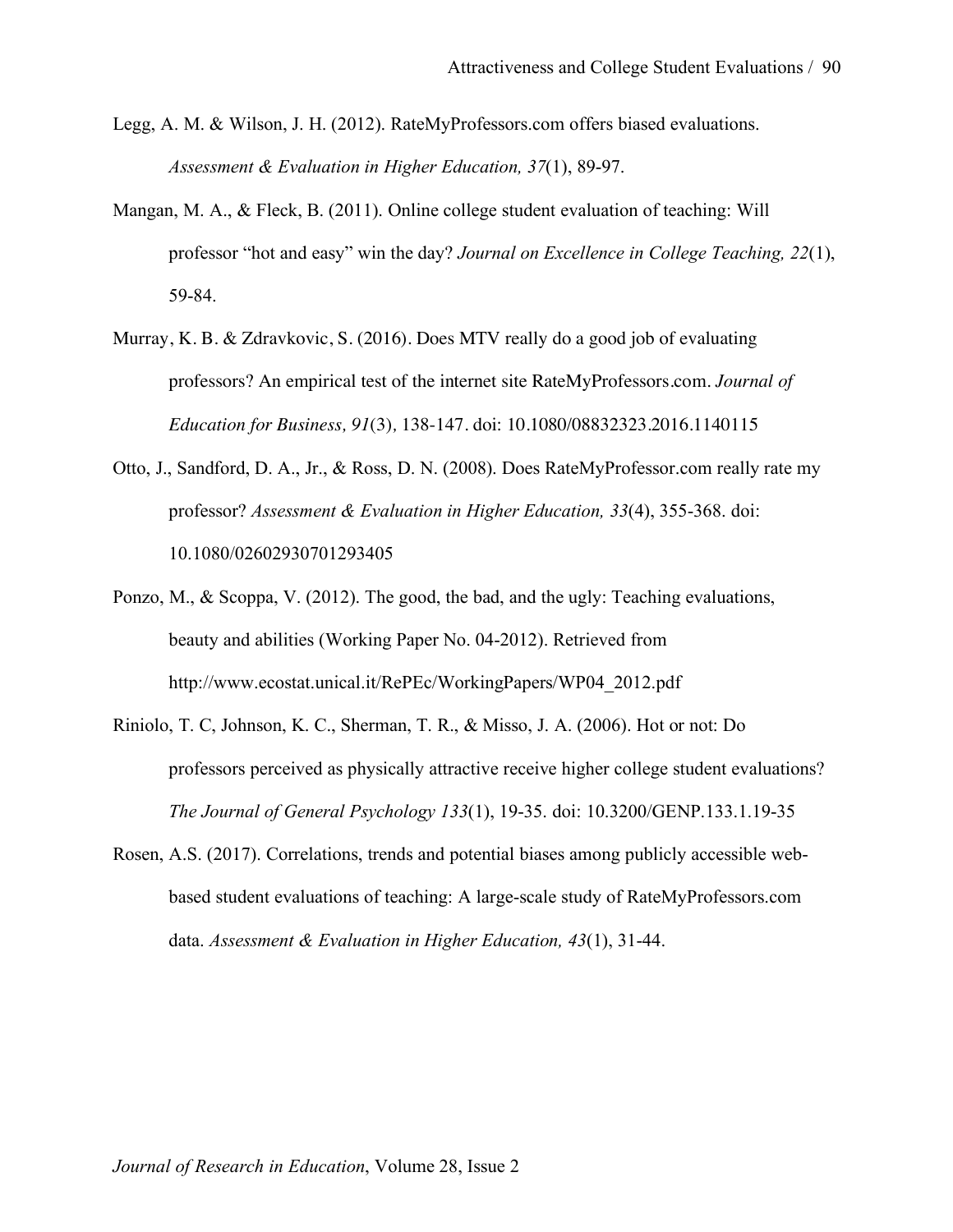- Shea, C. (2012, April 10). Shocking: Attractive professors get better college student evaluations [Blog post]. Retrieved from http://blogs.wsj.com/ideasmarket/2012/04/10/shocking-attractive-professors-get-better-college studentevaluations/
- Wilson, R. (2010). Professors: Hot at their own risk. *The Chronicle of Higher Education*. Retrieved from: http://chronicle.com/article/Professors-Hot-at-Their-Own/123822/
- Wolbring, T. & Riordan, P. (2016). How beauty works: Theoretical mechanisms and two empirical applications on college students' evaluation of teaching. *Social Science Research, 57*, 253-272. doi: 10.1016/j.ssresearch.2015.12.009